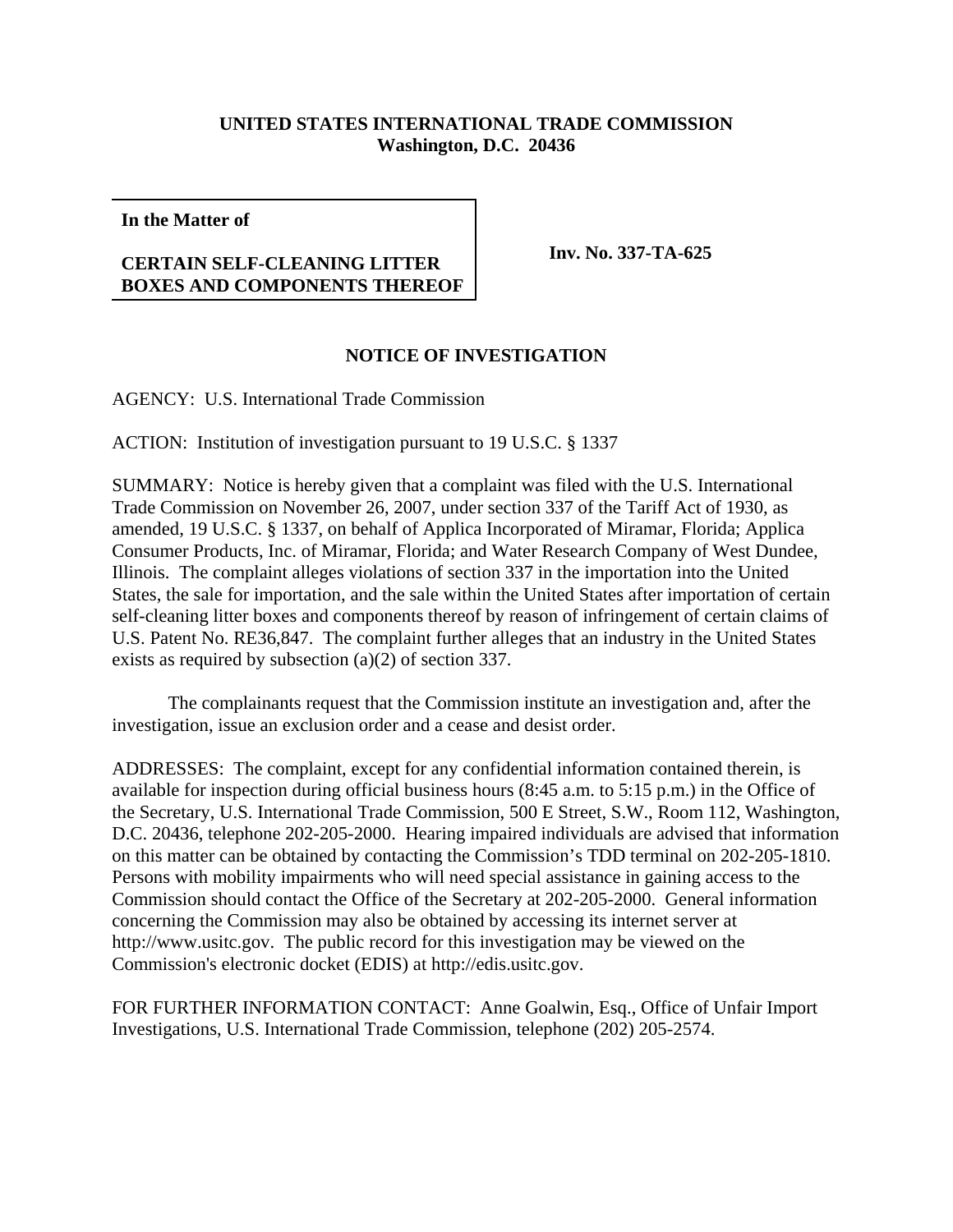AUTHORITY: The authority for institution of this investigation is contained in section 337 of the Tariff Act of 1930, as amended, and in section 210.10 of the Commission's Rules of Practice and Procedure, 19 C.F.R. § 210.10 (2007).

SCOPE OF INVESTIGATION: Having considered the complaint, the U.S. International Trade Commission, on December 21, 2007, ORDERED THAT –

(1) Pursuant to subsection (b) of section 337 of the Tariff Act of 1930, as amended, an investigation be instituted to determine whether there is a violation of subsection  $(a)(1)(B)$  of section 337 in the importation into the United States, the sale for importation, or the sale within the United States after importation of certain self-cleaning litter boxes or components thereof by reason of infringement of one or more of claims 8, 13, 24-25, 27, 31-33, 36-37, 41-42, and 46-48 of U.S. Patent No. RE36,847, and whether an industry in the United States exists as required by subsection (a)(2) of section 337;

(2) For the purpose of the investigation so instituted, the following are hereby named as parties upon which this notice of investigation shall be served:

(a) The complainants are –

Applica Incorporated 3633 Flamingo Road Miramar, Florida 33027

Applica Consumer Products, Inc. 3633 Flamingo Road Miramar, Florida 33027

Waters Research Company 213 West Main Street West Dundee, Illinois 60118

(b) The respondents are the following entities alleged to be in violation of section 337, and are the parties upon which the complaint is to be served:

> Lucky Litter, L.L.C. 2 N Riverside Plaza Chicago, Illinois 60606

Doskocil Manufacturing Co., Inc. 4209 Barnett Blvd. Arlington, Texas 76017